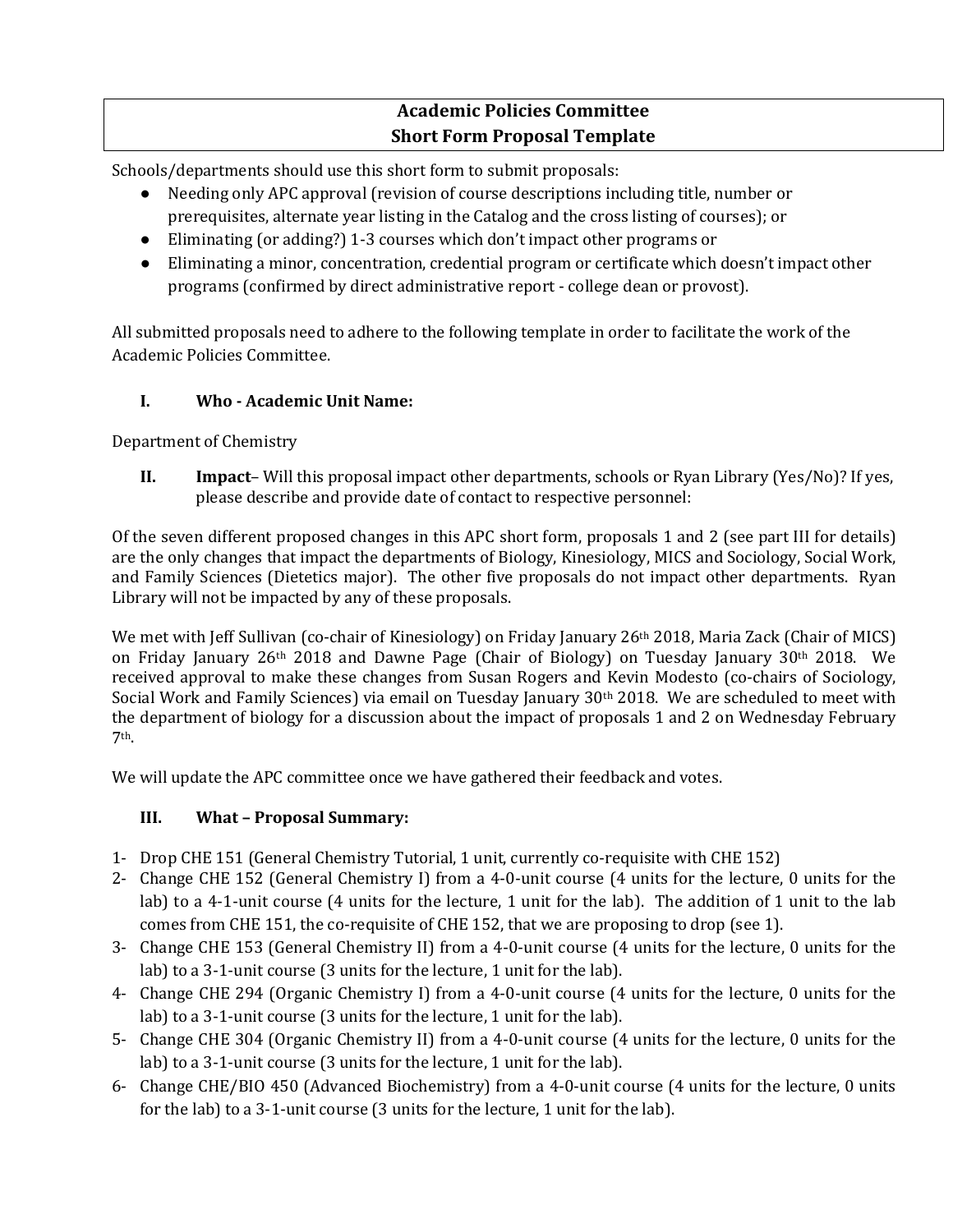- 7- Change CHE 325 (Physical Chemistry I) from a 4-0-unit course (4 units for the lecture, 0 units for the lab) to a 3-1-unit course (3 units for the lecture, 1 unit for the lab).
	- **IV. When**  Academic Year and Semester Changes to Take Place:

We plan to implement these changes in Fall 2018 (2018-2019 Academic year).

### **V. Why – Proposal Rationale** (might include):

The chemistry department recently completed the program review process and has been tasked to work with the Dean and Provost to investigate, identify and implement a strategy to make the programs within the department more sustainable and scalable. Our program review memorandum of understanding states that we need to reduce our "unfunded load" numbers by 40%, based on the 2016-2017 academic year (with some adjustments). After extensive discussion within our department, we have decided that the best way to achieve this, with the least impact on our students and programs, is to shift one unit from the lecture portion of each of these courses to the lab (e.g. changing 4-0-unit courses to 3-1-unit courses). Implementing these changes will allow us to exceed the target set by the Provost, Kerry Fulcher, and reduce our unfunded load numbers by more than 40%.

The chemistry courses listed above (CHE 152, 153, 294, 304, 325, 450) are currently all 4-0-unit courses (4 units for the lecture, 0 units for the lab) composed of a lecture portion that meets three times a week for 65 minutes each and a 3 - 3.5-hour laboratory. Unfunded load is generated by these courses because they do not have a unit associated with the laboratory while the lab instructor receives 2 units for teaching the lab. Over the last 5 years, we have had to increase the number of lab sections offered for these courses to accommodate for the growth of several programs thus increasing the unfunded load. By changing these courses to 3-1-unit courses (3 units for the lecture, 1 unit for the lab), contact time in lecture would decrease by 30 minutes each week while unfunded load would also decrease because students would now be registering for a 1-unit lab.

#### **VI. How – Curricular Changes:**

A. Step 1: Use *track changes* to prepare the proposed catalog text. If you need a copy of your catalog sections sent to you, contac[t sfruchey@pointloma.edu.](mailto:sfruchey@pointloma.edu)

See attachment below.

B. Step 2: Arrange a meeting with the APC chair and Records liaison to review the catalog text proposal and receive assistance in submission of proposed catalog copy. Include this with your proposal.

\_\_\_\_\_\_\_\_\_\_\_\_\_\_\_\_\_\_\_\_\_\_\_\_\_\_\_\_\_\_\_\_\_\_\_\_\_\_\_\_\_\_\_\_\_\_\_\_\_\_\_\_\_\_\_\_\_\_\_\_\_\_\_\_\_\_\_\_\_\_\_\_\_\_\_\_\_\_\_\_\_\_\_\_\_\_\_

Staffing increase/decrease: 0

Library resourcing impact: 0

Net Financial impact: 0

I have reviewed this proposal and the items above and believe the proposal meets all university requirements, don not impact other departments or programs, and is ready for APC review. Department or School Direct Report:

Total course/unit additions: 1

Total course/unit deletions: 1